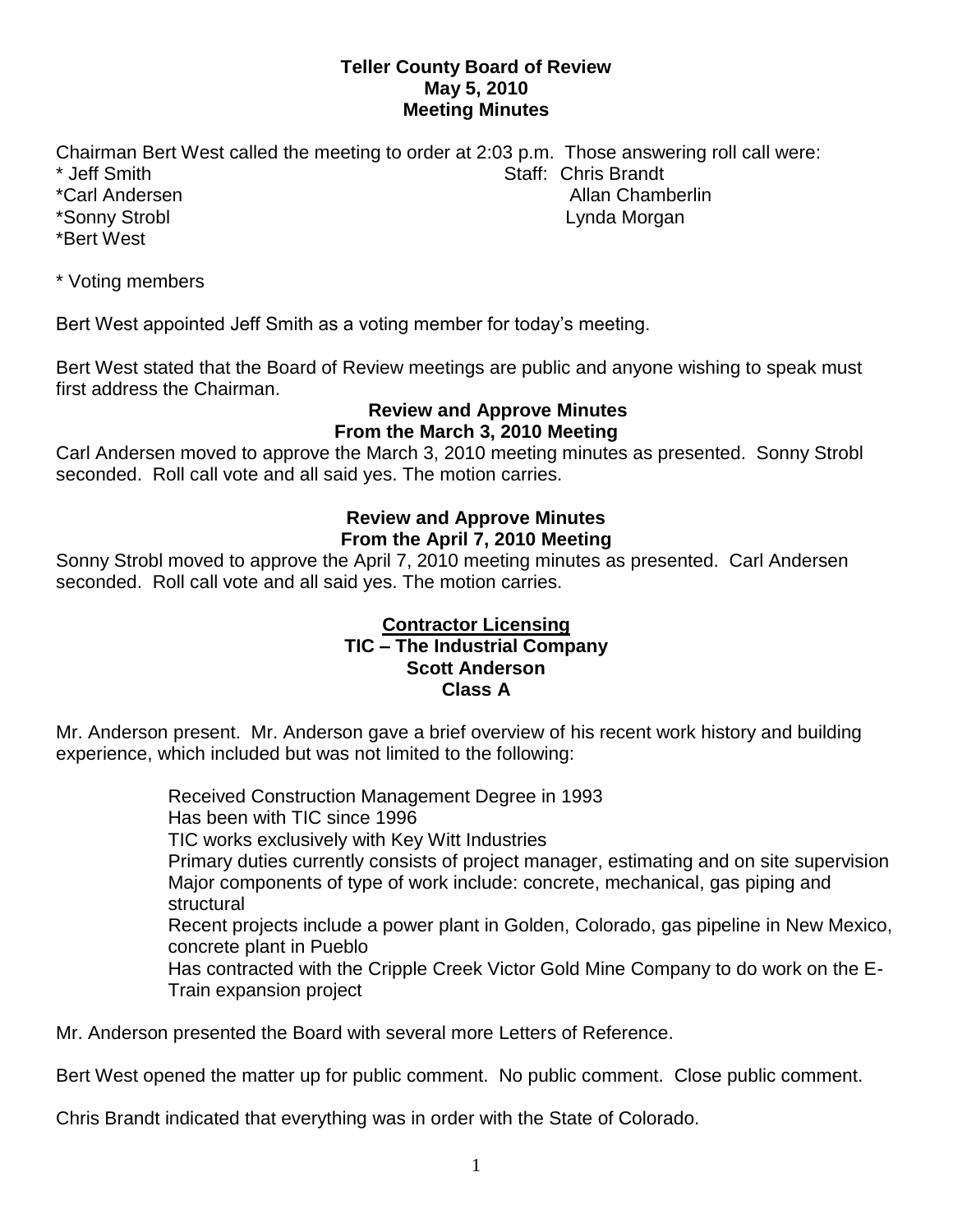The Board reviewed documents submitted by Mr. Anderson and asked clarifying questions regarding most current projects completed by TIC.

Sonny Strobl moved to grant TIC – The Industrial Company with Scott Anderson as examinee, a Class A License. Carl Andersen seconded. Roll call vote and all said yes. The motion carries.

#### **Daniel – Barry Construction, Inc. Barry L. Buttermore Reactivation of License 2026A**

Mr. Buttermore present. Mr. Buttermore gave a brief overview of his work history and building experience, which included but was not limited to the following:

He is the owner of Daniel-Barry Construction, Inc.

Has been in business for 22 years

Largest job completed in Colorado Springs was over 150,000 square feet Most recent work has been various projects for School District's 8 & 11 in El Paso **County** 

The company's scope of work ranges from ground up new construction to hanging doors

Last job in Teller County was with the City of Woodland Park for their composting station

Currently has a project in Teller County with the Woodland Park Brewing Company, LLC

Mr. Buttermore stated the need for the reactivation of the Class A License is, because there had been no inquiries for some time from the Teller County area, they chose not to renew the License.

Bert West opened the matter up for public comment. No public comment. Close public comment.

Sonny Strobl moved to reactivate Daniel – Barry Construction, Inc.'s License 2026A, with Barry L. Buttermore as examinee. Jeff Smith seconded. Roll call vote and all said yes. The motion carries.

### **Crane Homes & Renovations Gary Crane Request for upgrade of License 5027D to a Class C**

Mr. Crane present. Mr. Crane gave a brief overview of his recent work history and building experience, which included but was not limited to the following:

> Has been in the industry since 1973 Started career working for a roof truss manufacturer In 1994 started a business as a Residential General Contractor and built approximately 56 homes in 15 years Ceased operation of the residential business in July of 2009 and at that time obtained a Class D Framing License Ready to move up to a Class C License

Bert West opened the matter up for public comment. No public comment. Close public comment.

Mr. Crane presented two more Letters of Reference to the Board for review.